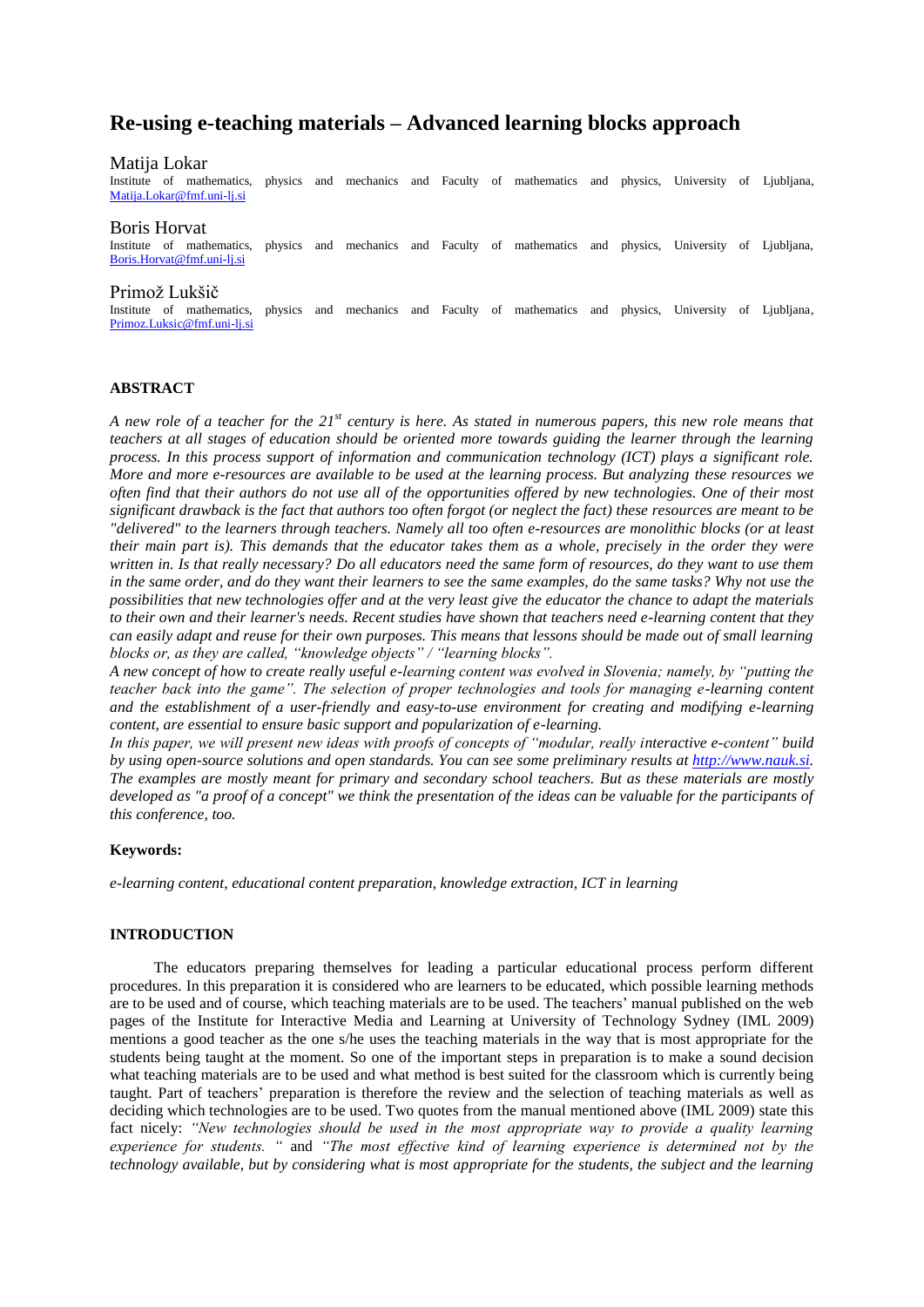*objectives and then selecting the most appropriate technology to use, be it a book, an online discussion, a multimedia simulation, or a workplace experience."*

In recent years, the process of creating educational e-learning content in Slovenia has been carried out for the most part with disregard to the teacher, thereby introducing a two-way relationship between the authors and users of the content, i.e. students (see Figure 1). In projects "Learning Programming" (Lukšič, 2009) and "Active Mathematics" (Lokar et al., 2009), which were done in scope of the public call of the Ministry of Education and Sports, we therefore gave emphasis on the preparation of materials that can be modified and combined into new content. In this way we tried to transfer knowledge, acquired over the years in the field of preparation and use of e-learning materials (Batagelj et al., 2007 and 2009), i.e. that the teachers want content that can be easily adapted and reused for their own purposes, to practice.

As the teacher usually serves as an intermediate between teaching materials and the learner, he or she should be able to make all proper choices concerning which content to use and how to combine it into a lesson. The lessons should be made out of small learning blocks or, as we call them, "knowledge objects" or "learning blocks". In this way, the teacher is able to change the lesson and promptly adapt the learning process to the situation in the classroom.

#### **USAGE OF TEACHING RESOURCES**

Let we think about the way "classic" teaching materials (such as textbooks, workbooks, etc) are used by teachers. They are actually constantly making different combinations of different materials. They choose (parts of) a workbook, tasks, pages on the Internet ... The class the teacher is teaching, the day s/he teaches, the pedagogical situation … is always taken into account in this process. It is very rare a resource is to be taken and used precisely in the way it was developed. The reason for this is completely natural. Authors of resources (workbooks for example) envisage a hypothetical pedagogical situation with hypothetical students. But the actual teaching process is always at least slightly different and never quite the same as the hypothetical one the author had in mind. Since a good teacher (as the before mentioned quote says) uses resources in the most appropriate way, s/he is "forced" to adapt the resources. The teacher is leading the learner through the resource, giving the instructions on which part of the resource is to be used, how the learner should proceed, which set of exercises is to be done … And these instructions are constantly changing. One set of instructions is used in one group, another slightly different set in another group. This means that the teacher adapts the combination to the particular group of learners.

So the major activity in the preparation for teaching is making combinations. And these combinations are changing all the time, according to the class or even to a particular student in the class. Therefore it is no wonder that the most common technological tools used by the contemporary teacher are scissors, sticky tape and a photocopier.

But what is about e-resources, namely resources that are prepared with, or exploit the usage of modern information communication technology (ICT)? Could teachers use them more effectively? Several studies (for example Assche and Vuorikari 2006; Lokar 2006) have shown that teachers use few of the e-resources available. Also, a research done in South Korea (Hwang, 2008) on teachers' satisfaction with e-learning content, gave interesting results. It showed that one of the main factors that affect actual use of e-content in the classroom is the possibility that this content can be adapted to the method of teaching. If teachers have at least the possibility of modifying the teaching material provided, they have a much more positive attitude towards using the particular material. And the teachers' attitude towards the task used is perhaps the most important part of the usage of ICT in the teaching process. Educators mostly do not like using close form solutions or solutions where the complete didactical situation in which the task is being used relies on a particular aspect of a certain tool; they want to be in control of the whole process (Lokar 2006).

So one of the reasons ICT is not used in the teaching process as is expected, is the fact that too many resources are created from the point of view that the student is the final and independent user. The author "prescribes" the exact way in which the resource is to be used.



**Figure 1: Usual resources**

<span id="page-1-0"></span>On the other hand, the basic proposition when these materials were being developed was that they were to be used in the learning process with the teacher present. Students are not usually exposed directly to the task, as there is a teacher present in most cases. The teacher serves as an intermediator between the task and the student. If these materials are then viewed in this light, the teacher is actually in a worse situation than when using a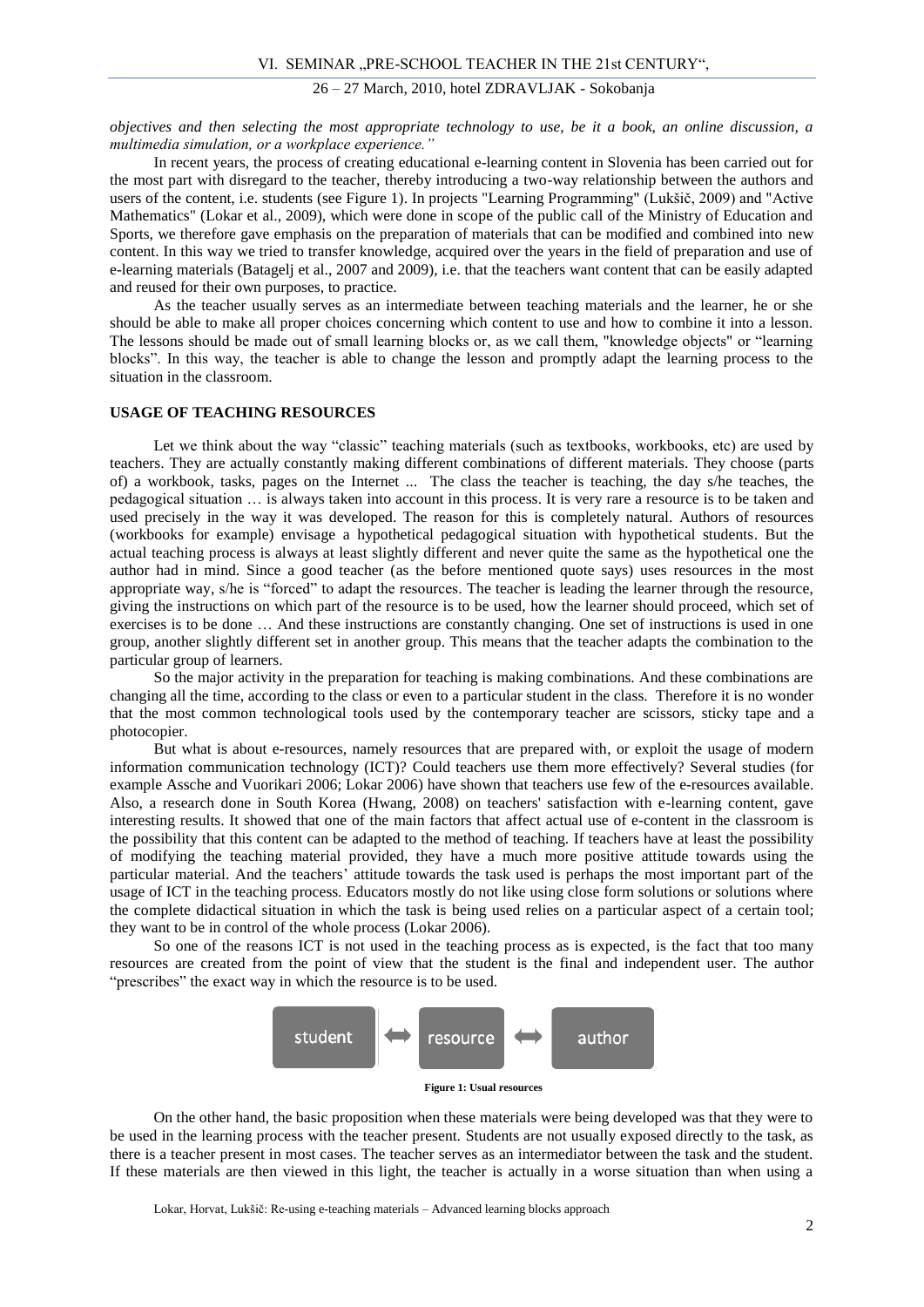classic textbook. These e-materials are often so technologically "closed" that there is no tool such as the scissors that are used when "recombining" classic, printed materials. Teachers often encounter problems if they want to use only a part of the e-materials, not to mention the fact it is usually not possible to adapt the materials at all. Furthermore, it is a mistake to expect that teachers will only use the materials. They also have didactic and technical comments, since they are the ones who will teach with the content. The majority of them do not want to create new content, but just to adapt the existing one. Whether this is due to the lack of motivation, the complexity of the process or the poor quality of the available content, it is necessary to find the problems and to fix them.

The following widely recognized problems associated with the existing e-learning content are:

- insufficiently uses new teaching approaches students will often use the content when a teacher is not present, therefore the concept of multiple interpretation of the same topic is very important, as well as the motivation, progressive building of knowledge, examinations, etc.;
- learners use the same e-learning content several times some parts of the content should be modified automatically but in such a way that all presentations require the same process of learning (e.g., counting apples is the same as counting rabbits);
- instructions for the teacher are missing how to present the material, what is the goal or purpose of the content on each step, etc;
- it is often realized as a digitized book, without proper interactivity and is multimedia-poor;
- there is no real interactivity the question is not if but how can the augmented reality and other innovative ways be used to improve the learning process.
- it is linearly structured, although the process of learning is usually not linear;
- it has no contextual dependencies, which are useful while informing the learner about his / her mistakes and the consequences resulting from these errors;
- the content is too strongly integrated into the presentation of the material no revisions and changes are possible (the structure is too monolith);

So there is a conflict between the possibilities technology provides, teachers' wishes and e-materials available. Many projects focusing on the development of e-resources are complete portals where navigation, the way of working through the resources … must be followed in the exact way the author(s) had imagined. Even when teachers get the opportunity to combine and adapt the learning content, it is too often quite a difficult task for them. It required non-basic knowledge of managing of virtual learning environments (VLE) and at the same time substantial knowledge of different ICT standards: HTML, CSS, JavaScript, SCORM, etc. We encounter web pages with flash animations embedded, usage of frames, applets without the source … and thus almost impossible to change.

# **PUT TEACHERS "BACK INTO THE GAME"**

In the design of e-resources the role of the teacher is all too frequently neglected. The authors of the task usually focus solely on the students. They make decisions in which order the content should be presented, what the examples should be, how many of them, where it is suitable to require the student to do a certain number of exercises, what the responses should be, and any further steps in the event of wrong solutions … Where is the role of teacher? Is it not his/her primary task to interact directly with the students, performing decisions which resource and in which way should be used at a certain moment? When e-materials are constructed as a whole, the teacher is required to use them in the order prescribed by the author. Is that really necessary? Do all teachers need the same materials, in the same order, with the same examples, the same exercises? Why not use the possibilities offered by new technologies and at least give the teachers the chance to adapt the materials to their and their students' needs. Is not the teacher the one who comes into direct contact with the student, the one who can decide which materials would be appropriate for the situation given. On the other hand, most authors of ematerials still rely on the teacher, since there are few materials that guide the student automatically (choose appropriate tasks, sequence of topics, extra explanations, … in short all pedagogical actions) and therefore presume the presence of a teacher.

The process of using the task where the teacher's role is forgotten is shown in [Figure 1.](#page-1-0) The author develops a resource and publishes it. A student accesses the resource and uses it. He interacts solely with the resource. Thus the author is required to incorporate all of the necessary guidance and feedback into the design of the resource itself.

However, as mentioned before, the majority of resources are used in a different manner. Students are not usually exposed directly to the resource, as there is a teacher present in most cases. So in the process of the development of resources, the teacher should be introduced into the author - resource - student relation. The teacher "comes first", i.e. s/he should have control over the content s/he uses to teach the student. The teacher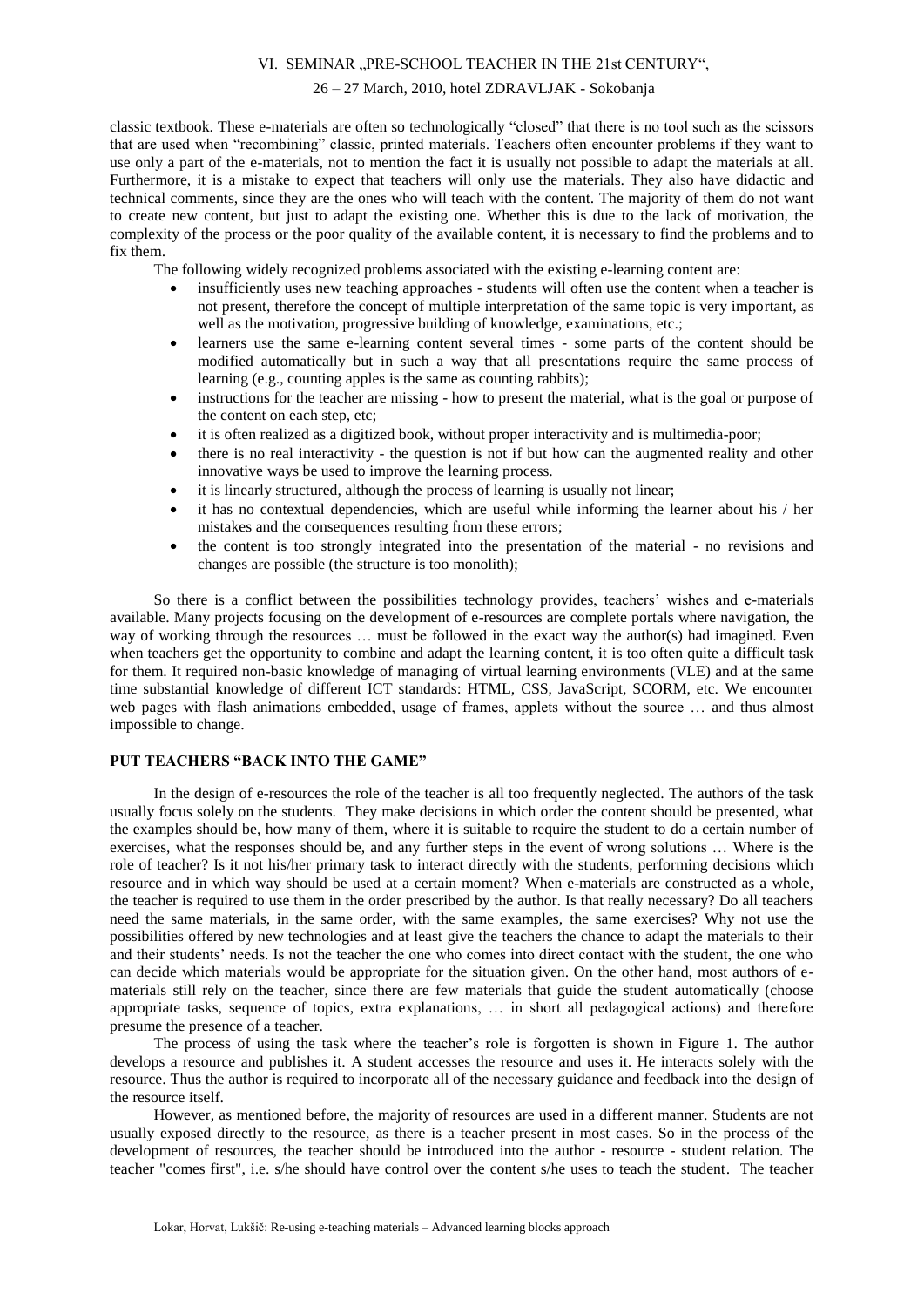serves as an intermediator between the task and the student. S/he chooses the appropriate task. If necessary, s/he adapts it and/or provides additional guidance. So the process is really:



**Figure 2: Teacher's role**

The relation teacher  $\leftrightarrow$  resource where the teacher has the possibility to adapt the resource is of extreme importance in the teaching process. This role of the teacher must be respected and taken into account when designing e-materials.

Using analogy with toys – a ship made of Lego bricks has a far greater pedagogical value as preconstructed, unchangeable models. So we should switch the process from building resources in the form shown in [Figure 3:](#page-3-0)



**Figure 3: "Static" resource (Source: http://www3.towerhobbies.com)**

<span id="page-3-0"></span>to resources prepared in the way as in [Figure 4:](#page-3-1)



**Figure 4: An adaptable resource (Source http://www.lego.com)**

<span id="page-3-1"></span>To conclude: most teaching materials are meant for the teacher, who then instructs the students how to use the materials and is present throughout the learning process. Therefore the authors of e-materials must recognize and acknowledge the role of the teacher. They must make it possible and easy for the teacher to use and adapts the resources.

# **4 E-MATERIALS PREPARATION GUIDELINES**

The authors of this paper are members of the NAUK team (NAUK – Advanced learning blocks group, Lokar et al., 2009), which is a group that manages several projects in progress, involved in e-learning content creation.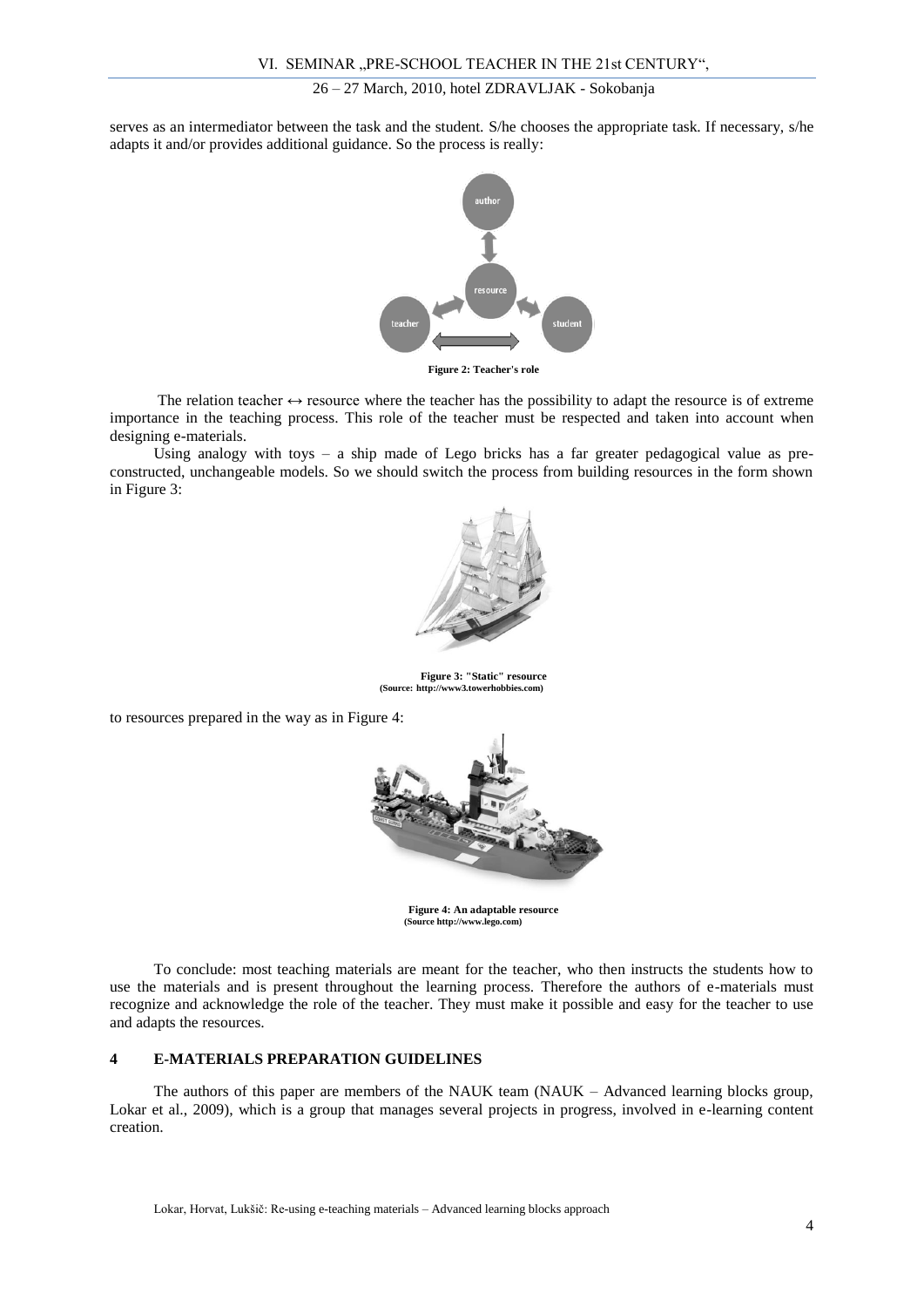|                                                                                            |                                     |                                                                                                                                                                                                                                      | Ne prezrite: Testne oblike e-gradiv v peskovniku                     |
|--------------------------------------------------------------------------------------------|-------------------------------------|--------------------------------------------------------------------------------------------------------------------------------------------------------------------------------------------------------------------------------------|----------------------------------------------------------------------|
| Domov                                                                                      |                                     | Približujemo logiko učencem, ter posledično                                                                                                                                                                                          |                                                                      |
| Projekti                                                                                   | tudi širšemu občinstvu.             |                                                                                                                                                                                                                                      |                                                                      |
| O skupini nauk                                                                             |                                     |                                                                                                                                                                                                                                      |                                                                      |
| Izobraževanja                                                                              |                                     |                                                                                                                                                                                                                                      |                                                                      |
| Za medije                                                                                  |                                     | <b>The Contract of the Second Second Second Second Second Second Second Second Second Second Second Second Second Second Second Second Second Second Second Second Second Second Second Second Second Second Second Second Secon</b> |                                                                      |
| Peskovnik                                                                                  | 123                                 |                                                                                                                                                                                                                                      | Vsi projekti                                                         |
|                                                                                            | Aktualno                            |                                                                                                                                                                                                                                      | Novice                                                               |
| $\rho$ $\rho$<br>Math is like love - a<br>simple idea but it can get<br>complicated.<br>99 | Računalništvo                       |                                                                                                                                                                                                                                      | Učenje matematike v obliki učnih<br>listov in resnično interaktivnih |
|                                                                                            |                                     | V projektu "Računalništvo in<br>informatika" bomo poleg besedila, slik,<br>ilustracii ter avdia in videa bomo                                                                                                                        | kvizov<br>19 01 2010                                                 |
|                                                                                            |                                     |                                                                                                                                                                                                                                      | WebCamp konferenca                                                   |
| R. Drabek                                                                                  |                                     | ponudili tudi kompleksneiše elemente.                                                                                                                                                                                                |                                                                      |
|                                                                                            | komunikacijo z dijaki.<br>več o tem | ki bodo omogočali aktivno                                                                                                                                                                                                            | 23 11 2009<br>Dr. Hafner je prejel državno                           |

**Figure 5: The NAUK group portal (NAUK – Advanced learning blocks)**<sup>1</sup>

The main idea behind the NAUK concepts is that the teacher will take the teaching materials from the already available online sources, prepared within different content creation projects/systems and, with the help of NAUK system, change and combine them to make a lesson that suits his or her style of teaching and/or the current situation in the classroom. As he or she will be using the resulting content in different situations, the underlying system will offer different ways of export, which conform to the most important up-to-date standards. The common aim of NAUK projects is to create a computer-powered system for managing and serving elearning content that will be extremely suitable for teachers. The main difference between NAUK projects and other software systems for e-learning content creation is in the philosophy supporting the project; namely, instead of the author-learner relation NAUK projects want to introduce the three-way author-teacher-learner relation.

The main idea behind the NAUK concepts is that the teacher will take the teaching materials from the already available online sources, prepared within different content creation projects/systems and, with the help of NAUK system, change and combine them to make a lesson that suits his or her style of teaching and/or the current situation in the classroom. As he or she will be using the resulting content in different situations, the underlying system will offer different ways of exporting the resource, that conform to the most important up-todate standards.

Therefore, NAUK project group conceived a concept that would allow combining existing content and with that the creation of one's own learning pathways. There are technical means that enable such combining nowadays. But the authors need to take the teachers' needs into account and respect them more. The teacher needs to stay in control: to have the option to change, correct, adapt the materials, to change the order of certain parts … Therefore e-materials should be constructed as a combination of building blocks that can be recombined, corrected …

The authors of materials should by all means prepare a finalized learning unit, with a logically combined sequence of tasks. Thus their own view of the use of the materials in a hypothetical learning situation will be presented. But this unit should be so constructed that it can be (if necessary) adapted, changed, upgraded, recombined … by the teacher. Namely, the authors will follow a certain method, a certain "ideal" group of students, a certain number of lessons available … However, no two groups of students can be taught in exactly the same way, as teachers are well aware, and therefore the final unit should only be a basis for the adaptation of the unit to the particular teacher's and students' needs.

So e-resources should be flexible and allow the teacher to adapt them, combine in his/her own way ... The ever popular Lego bricks (Figure 6 - 8) offer a perfect analogy. The primary concern of the authors of ematerials should be to offer:

- basic building blocks,
- pre-combined models (that can be "corrected" or "recombined")
- plans for making new models

 $\overline{a}$ 

Lokar, Horvat, Lukšič: Re-using e-teaching materials – Advanced learning blocks approach

<sup>&</sup>lt;sup>1</sup> http://www.nauk.si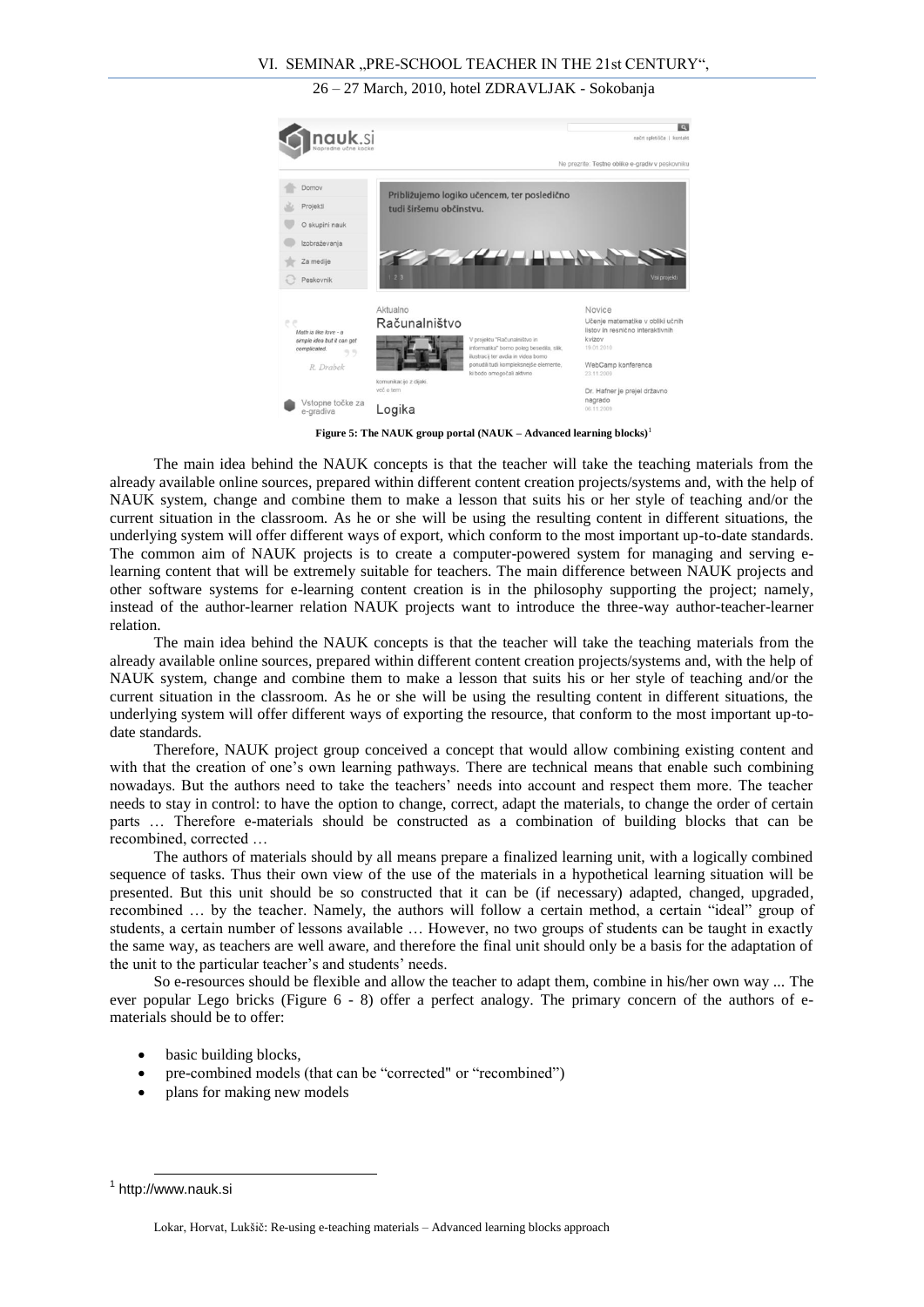

**Figure 6: Basic building blocks<sup>2</sup>**



**Figure 7: Predesign models (that can be later customized)<sup>3</sup>**



**Figure 8: Instructions for advanced customized models<sup>4</sup>**

What represents the basic building blocks certainly depends on the particular learning situation. They can be a short explanation of a concept, a picture, an animation, a short video clip, a question, an exercise, an interactive game…

But there is more. The basic building blocks should offer the possibility of being adapted. Thus the teacher should be able to reword a question, change the explanation slightly, add a link to another material on the topic in the feedback …

It also makes sense that the teacher should be able to use a particular building block in different shapes. The "learning cube" should be able to be used as rounded, oblong, triangular … Regarding the fact that this is not a big technical problem, why should not the teacher be able to use an exercise (a question) as a text (e.g. as part of a test written with the help of a word processor), a question in a Moodle virtual classroom, in the shape of Java assisted interactive question on a web page … So the teacher would be able to use the technical form that is best suited to the given moment.

The author should merely be an initiator of the resource in various forms. A teacher is the one who upgrades the idea, adapts it to a certain pedagogical situation, his/her beliefs … Namely, it is the author who creates the resources for an ideal situation, but it is the teacher who teaches in "the real world". The resources a teacher knows to be adaptable are more widely accepted and used, even though they are not actually adapted most of the time (Hwang 2008).

If we summarize the guidelines into 5 points and try to state them in a slightly more technical manner:

- 1. **The teacher must be in control.** Every teacher is unique and has a unique teaching style. What is more, the way a teacher teaches differs from class to class. Therefore learning materials should not be limiting and prescriptive as to the way they can be used. The author should provide a learning path, but that path should be easily deconstructed, adapted, changed. And if the teacher believes that the main character's name in the resource should be Johnny and not Jack, that should be as easily accomplished as possible.
- 2. **Teaching resources consist of small building blocks.** Teaching materials should be constructed from several atomary building blocks which can easily be changed and thus adapted to the individual needs of the teacher. In this way everyone can construct their own learning paths and have the possibility to combine their own resources with resources obtained elsewhere.
- 3. **Format and tool independent building blocks.** Basic resources should be small, adaptable, transferable and as independent of particular programming tools as possible. Building blocks should be easily obtained in different formats such as text files, html with different styles, original xml format, SCORM 1.2, MoodleXML ... This makes it easier for the users to embed the blocks into their own Internet pages, use them within their virtual classrooms, offer them on CDs provide CD copies of them, adapt them, etc.
- 4. **The teaching material should only be a sample combination.** A pre-constructed resource should only present one of several patterns possible It certainly makes sense that authors offer preconstructed learning paths (in one or several different forms). These paths (constructions) show the possible use of atomary (basic) building blocks to construct a whole. However, the complete resource should be available in a technically easily adaptable way.
- 5. **Exploit the power of metadata.** All building blocks should have descriptions that enable the user to know of their content even before they are actually entered. Metadata provides quality searching and the user can thus obtain exactly the resource s/he is looking for.

 $\overline{a}$ 

<sup>&</sup>lt;sup>2</sup> source: http://en.wikipedia.org/wiki/File:Lego\_Color\_Bricks.jpg

<sup>3</sup> source: http://www.track7.org

<sup>4</sup> source: http://www.lego.com

Lokar, Horvat, Lukšič: Re-using e-teaching materials – Advanced learning blocks approach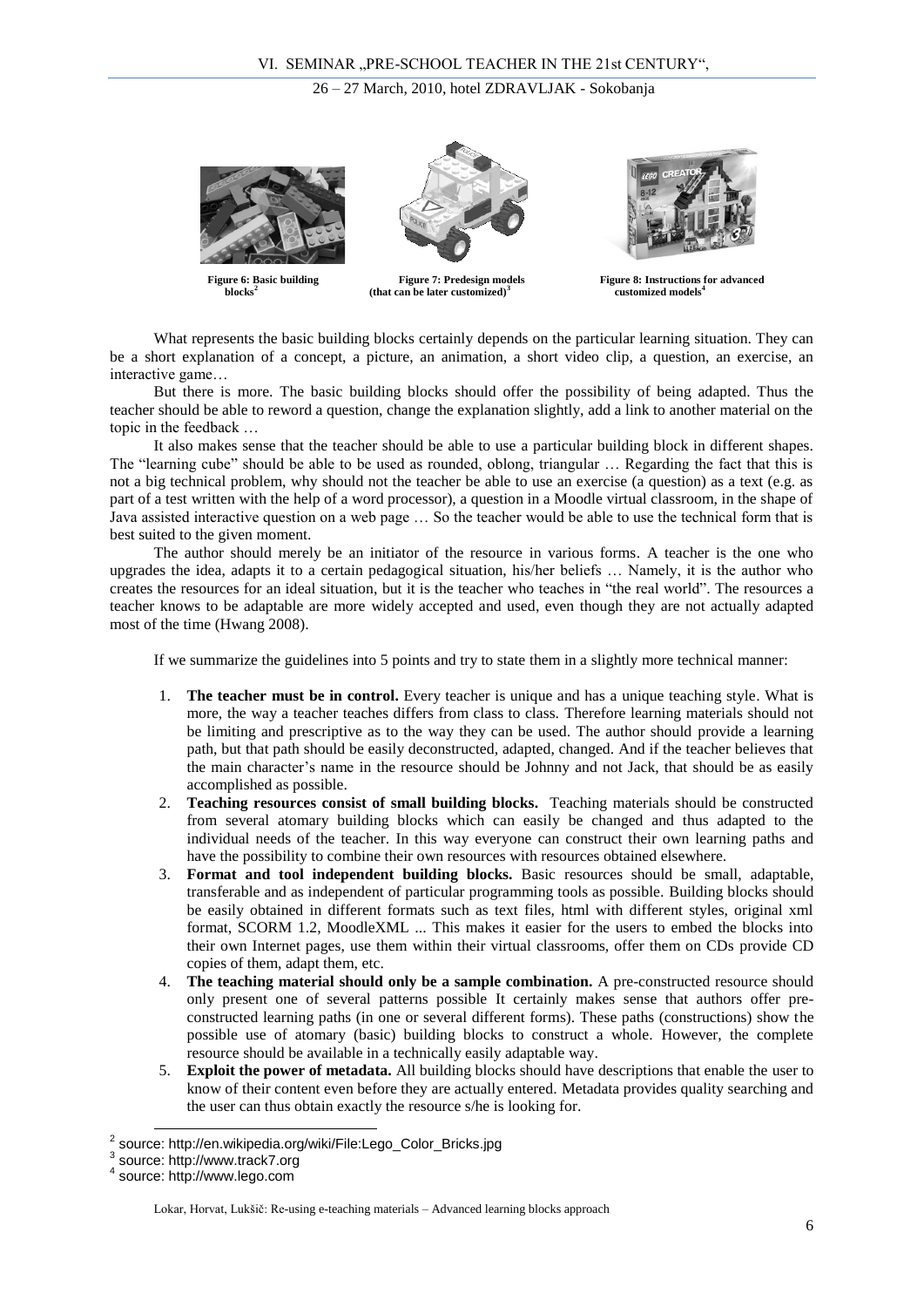If quality use of e-teaching materials during lessons is to be attained, it is imperative that there are ematerials that can be adapted and combined according to the needs of individual teachers. For this purpose the following things are required:

- a repository of well described (metadata equipped) building blocks. These should be (where logical) in different formats and thus functional in different situations. The building blocks should not be too extensive and should only cover one way of dealing with a certain topic.
- examples of learning units constructed with those blocks. They can provide a base for the teacher. However, this base must be adaptable to the individual teacher's needs
- instructions for the use of building blocks, for the construction, changing, and adaptation of the preconstructed units
- tools which enable preparation, changing …

# **TOOLS FOR E-LEARNING CONTENT CREATION**

The selection of proper technologies and tools for managing e-learning content and the establishment of a user-friendly and easy-to-use environment for creating and modifying e-learning content, are essential to ensure basic support and the popularization of e-learning. Of course selecting the technologies and the tools is not a task for the teacher. Creating an environment that will offer quality e-learning creation tools and related services is the goal of the interdisciplinary group of experts with skills from: multimedia, web technologies, web services, user interface design, programming, teaching with the usage of ICT, etc. Such a group was formed in one of NAUK's project named e-SIGMA (Services for building interactive content from mathematics), where they intend to offer technological support to educational material creation process in the context of other NAUK projects.

The main component of the proposed collection of services is the repository of materials, which, unlike the majority of existing systems, is not only intended for archiving and serving content, but at the same time offers the possibility of combining existing materials into new learning units. Sustainability and reusability in light of new technologies of thus created e-learning materials is the main advantage to the existing monolithic presentation of e-learning content that can be currently be seen all over the web. The main scenarios that were envisaged before creating the repository are:

- A teacher constructs a learning path, i.e. a complete learning course for teaching specific topics in the curriculum.
- A teacher that uses a virtual learning environment creates an assessment and imports it into the virtual learning environment.
- A teacher prepares homework with the same content as the teaching material he or she used while teaching, but with different data for every learner.
- A teacher modifies and reuses an already prepared assessment.
- A teacher modifies and reuses an already prepared content.
- A teacher adds interactive elements or descriptions on transitions between elements to already prepared content.
- A teacher uses mathematical notation.
- A teacher comments and grades an already prepared content.
- A teacher contributes his or her own content into the repository.
- A teacher creates new teaching materials or assessments.

By using NAUK services that are currently still in beta version and are intended to become stable in October 2010, the teacher will be able to take existing content from the repository, amend or supplement it, and immediately publish it in the repository. The other important functionality of the repository would be the possibility of exporting the content in the SCORM<sup>5</sup> standard as well as in Common Cartridge<sup>6</sup> format. The teacher will be able to use the e-learning content exported in SCORM in his/her own virtual learning environment (e.g. Moodle, BlackBoard, Dokeos, etc.). Thus, by using NAUK's export service the requirement for technical knowledge of the author (teacher) becomes obsolete.

Therefore, the teacher is no longer obliged to blindly follow the ideas of the original authors of the content, but is able to accommodate the content to his or her needs. He or she can easily:

 5 http://www.adlnet.gov/Technologies/scorm/

<sup>6</sup> http://www.imsglobal.org/cc/alliance.html

Lokar, Horvat, Lukšič: Re-using e-teaching materials – Advanced learning blocks approach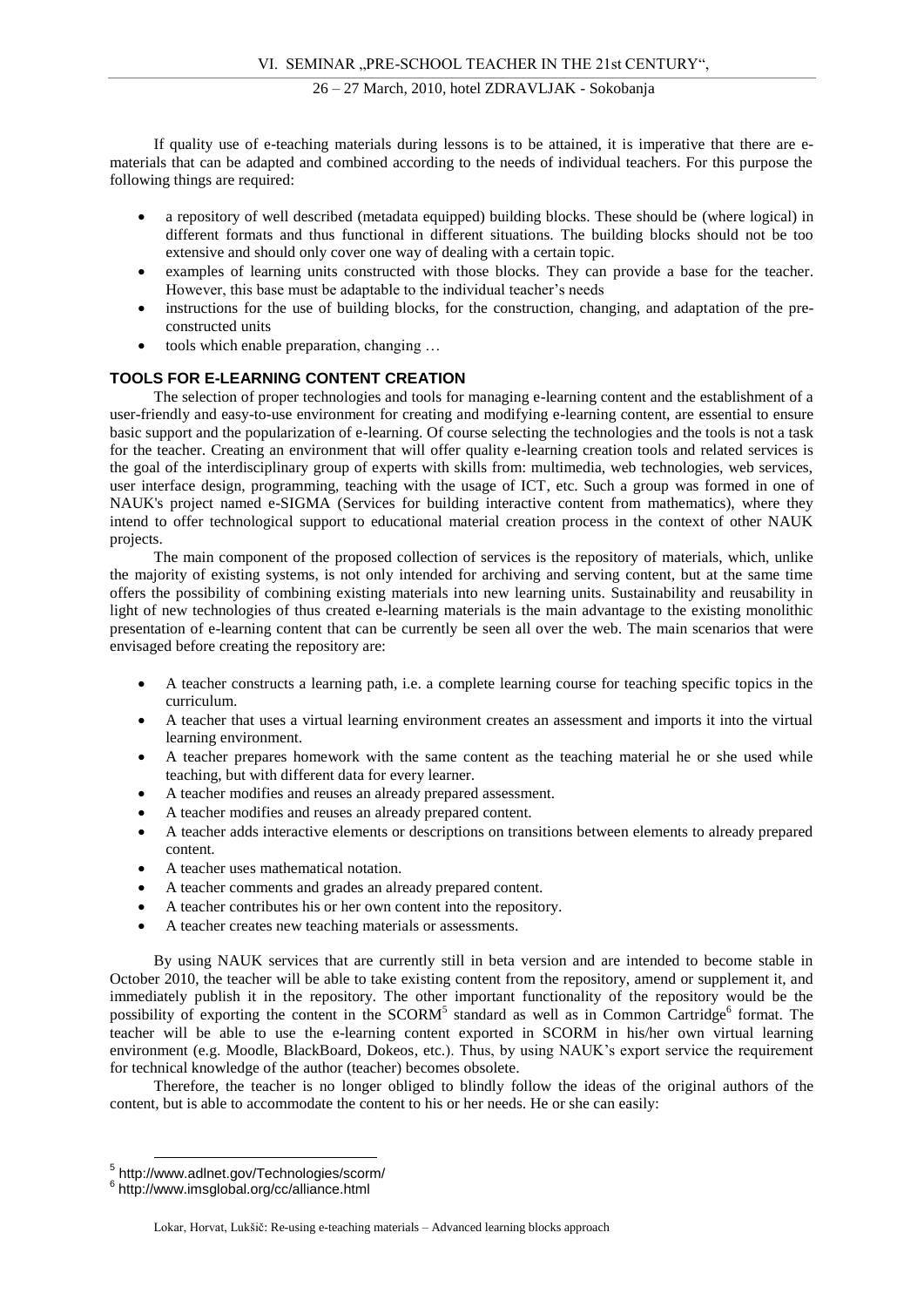- take an already built teaching material, remove or replace a certain section, change the order of chapters and slides, etc.,
- add leaps in a learning pathway and thereby build a non-linear structure.
- add or improve responses (feedbacks) depending on the correctness of the answer to a question or an interactive part of the teaching material,
- correct an animation or add his or her own example,

The foundation of NAUK system for e-learning content creation uses  $GIT<sup>7</sup>$  distributed version control system that greatly enhances the functionality of service by providing the possibility of:

- comparing differences between versions of the stored e-learning material,
- easing the possibility of modifying the already existing content by starting a new branch, and becoming an author (owner) of a new branch,
- cooperating with other coauthors in writing the same content.

# **FURTHER WORK**

Teaching resources should be designed in a flexible way, supporting appropriate use of different ICT tools. An appropriate view on e-resources preparation should deal with the whole process of their design, usage and modification. Teachers should have the possibility to adapt resources respecting the knowledge, skills and needs of their students.

Informal interviews with many teachers as well as the first reactions of users have shown that the described concepts and solutions form a good approach that will provide higher quality of teaching and learning. The NAUK project group determined that it is wise to invest further efforts in upgrading demonstrated concepts. Therefore, the project group intends to build a web based community, where it will be possible to give opinions and comments on existing materials and to grade them.

During the project we found that several new tools needed to be developed, too. Namely, we want to hide as much technical details from the teachers as possible to still maintain the flexibility of the way teachers modify the proposed models as well as basic resources.

A research study is also in preparation. It should show the teachers' reaction to the idea that they can have control of the teaching materials, get the materials in the shape of models that can be adapted and combined, as well as how they believe this will affect the quality of knowledge and teaching. The research should also show the importance of the community (of teachers and students) for the development and usage of such materials. The approach mentioned brings several different options of using teaching materials which makes the exchange of experiences even more important.

Since good ICT solutions in the field of education spread quickly (Beyond Textbooks, 2009), all members involved in NAUK projects hope for the success of the presented solutions and concepts, but are also aware that further development in this area relies heavily on the satisfaction of the end-users - the students.

# **REFERENCES**

van Assche, F. Vuorikari, R. (2006). A framework for quality of learning resources. In U. Ehlers & J.M. Pawlowski (Eds.), European Handbook for Quality and Standardization in E-Learning. Springer. 2006, (pp. 443- 456).

Batagelj, V.; Kavkler, I.; Lokar, M. (2007). Project CALIBRATE - calibrating elearning in schools In Organizacija (Kranj), 40(6) (pp. 279-287)

Batagelj, V.; Kavkler, I.; Lokar, M. (2009) Educational Repositories network - EdReNe. In International conference Interlacing Education and Research with ICT - SIRIKT. Ed: Orel, M. Ljubljana: Arnes (pp. 209- 214)

Beyond Textbooks: Digital Learning Resources as Systemic Innovation in the Nordic Countries, Organization for economic co-operation and development. (2009) Available at: <http://www.oecdbookshop.org/oecd/display.asp?CID=&LANG=EN&SF1=DI&ST1=5KSJ0TFD5DQ5>

Horvat B., Lokar M., Lukšič P. Didactic Perspectives in the Light of New Technologies. Vivid 2007, Slovenia (2007) pp. 156-163.

 $\overline{a}$ 

<sup>&</sup>lt;sup>7</sup> http://git-scm.com/

Lokar, Horvat, Lukšič: Re-using e-teaching materials – Advanced learning blocks approach